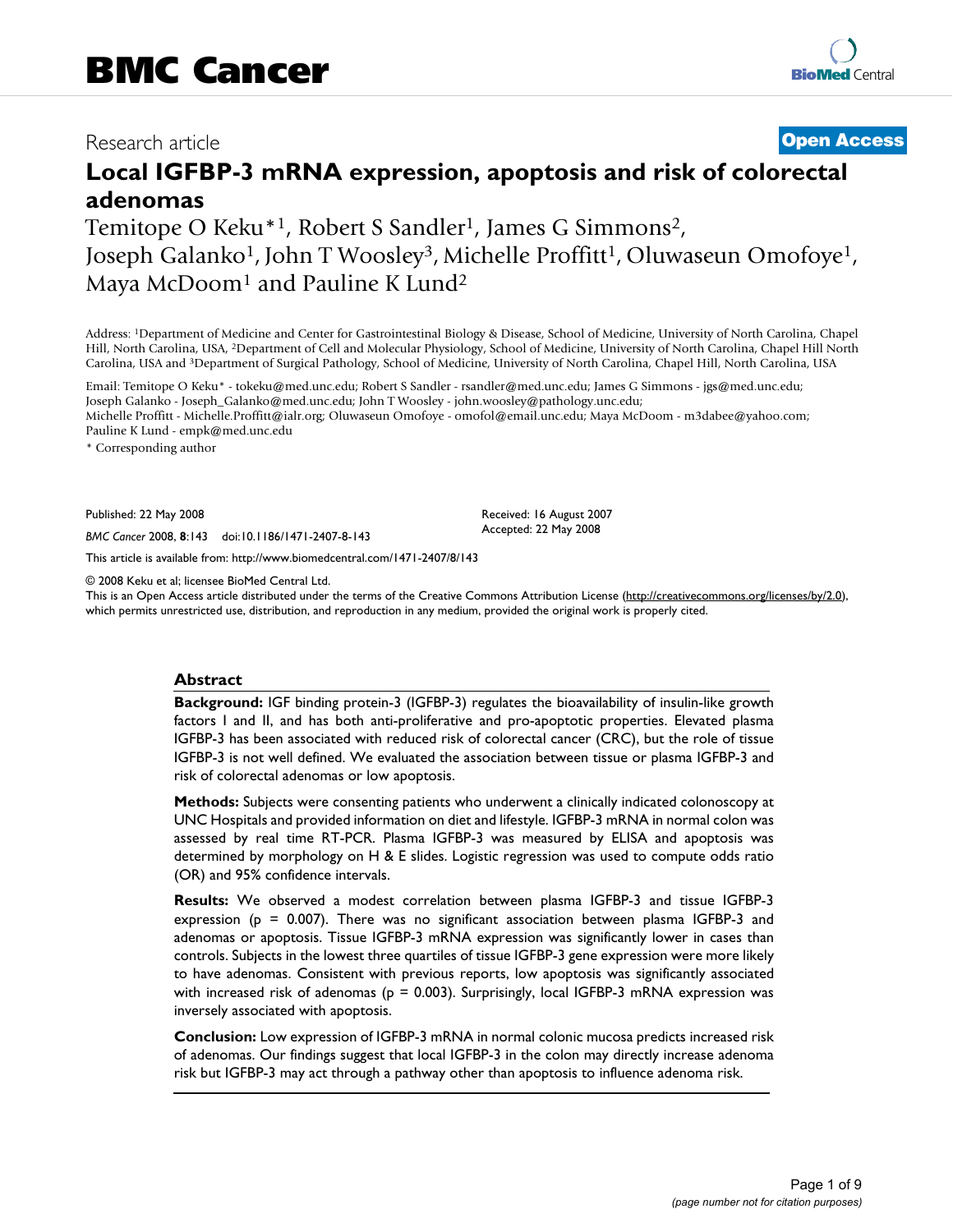## **Background**

The insulin-like growth factors, IGF-I and IGF-II, and their corresponding receptors play important roles in proliferation, apoptosis and differentiation in normal and malignant cells. The IGFs exert their growth promoting effects through the type 1 IGF-receptors [1] A family of at least six insulin-like growth factor binding proteins (IGFBPs) exist in the circulation and tissues and bind to the IGFs with high affinity [2]. A major role of these IGFBPs is to regulate the bioavailability of IGFs for interaction with the type 1 IGF receptor [2]. IGFBP-3 is the predominant IGF binding protein in plasma and together with the acid labile subunit (ALS) sequesters approximately 90% of the IGFs in to a 150 kDA complex that does not cross capillary membranes. IGF complexes also exist as approximately 50 kDA complexes comprising IGFs and IGFBPs that can exit capillaries. IGFBP-3 exists as a 43–45 kDa isoform with high affinity for the IGFs or as an inactive 30 kDa proteolytic cleaved fragment [1,3,4].

IGFBP-3 regulates cell growth by IGF-dependent [5] and IGF-independent mechanisms [6-10]. IGFBP-3 induces apoptosis and inhibits proliferation in human breast, lung, prostate and colon cancer cells in vitro [6-10] and in experimental animal models of colon carcinoma [11]. IGFBP-3 is induced by p53 in colon cancer cell lines and is thought to play a role in anti-proliferative or pro-apoptotic actions of p53 [12]. In some systems, IGFBP-3 is induced by TGF-β and plays a role in TGF-β induced apoptosis [5,6,13-15]. The mechanisms for the IGF-independent actions of IGFBP-3 on cell functions are not fully understood but may relate to the nuclear actions of IGFBP-3. IGFBP-3 can translocate to the nucleus [16-18] to regulate cell growth and modulate the expression of genes associated with proliferation and apoptosis [7,19].

Epidemiological studies support an association between elevated circulating levels of IGF-I and reduced IGFBP-3 levels in the circulation and increased risk of breast [20,21], prostate [22], and colorectal cancer or adenoma [23-26]. However, this is not consistent in all studies [27- 30]). In addition to regulating the bioavailability of plasma IGFs, IGFBP3 is expressed locally in most if not all tissues including the intestine [31]. The contribution of locally expressed IGFBP-3 to pre-malignant and malignant lesions in the colon is not well understood and few studies have evaluated tissue expression of IGFBP-3 in relation to cancer development and progression. It is also not clear whether plasma levels of IGFBP-3 reflect levels of expression in particular tissues such as the colon.

The present study builds on previously published findings that low apoptosis in normal mucosa predicts elevated risk of colorectal adenomas [32]. In the study reported here, we evaluated the associations of plasma IGFBP-3,

and local IGFBP-3 mRNA expression with colorectal adenomas or apoptosis in normal colonic mucosa. We tested the hypothesis that low levels of plasma or tissue IGFBP-3 will predict increased risk of adenomas and low apoptosis in normal colonic mucosa.

## **Methods**

## *Study Population*

The study population included consenting patients enrolled in the Diet and Health Study (DHS) IV, a hospital-based cross sectional study of patients who underwent colonoscopy for a variety of indications (39%) or screening (61%) between November 2001 and December 2002 at the University of North Carolina Hospitals (UNCH). Participants were diverse with respect to race, socioeconomic status and religion. Between November 2001 and December 2002, a total of 3161 outpatient colonoscopies were performed at UNC Hospitals of which 1925 subjects were ineligible. Reasons for exclusion in the study were incomplete examination (cecum not reached), age < 30 years, inability to give informed consent, polyposis (>100 polyps), previous colon resection or cancer, colitis (such as ulcerative colitis and Crohn's disease) and previous colon adenoma. Eligible participants provided informed consent, agreed to a telephone interview, gave rectal biopsies during the procedure and had blood drawn. The study was approved by the Institutional Review Board (IRB) at the University of North Carolina School of Medicine (Protocol #05-3138).

There were 1236 subjects eligible for the study, among whom 132 refused and 274 were not asked to participate because the research assistant was not available. A total of 830 eligible subjects agreed to participate in the study of which 706 completed at least one questionnaire, 669 gave blood samples or biopsies or both. 580 had adequate RNA quantity and quality for IGFBP-3 gene expression analysis, and 461 had apoptosis data. The study pathologist assessed and classified all colon polyps in the study using standard pathological criteria. Cases were defined as individuals who had one or more adenomatous polyps (n = 164) and control subjects had no adenomatous polyps  $(n = 416)$ . There were no significant differences in demographic characteristics between eligible subjects who participated in the study and those that did not.

## *Data Collection*

Eligible colonoscopy patients were approached between 7:30 AM and 2:30 PM. This time was chosen to allow adequate time for transporting and processing blood specimens in the laboratory. At the time of colonoscopy, the research assistant obtained consent from eligible participants, asked about the time they had their last meal and the type of colonoscopy prep used. The assistant also measured their waist, hips, height and weight. Informa-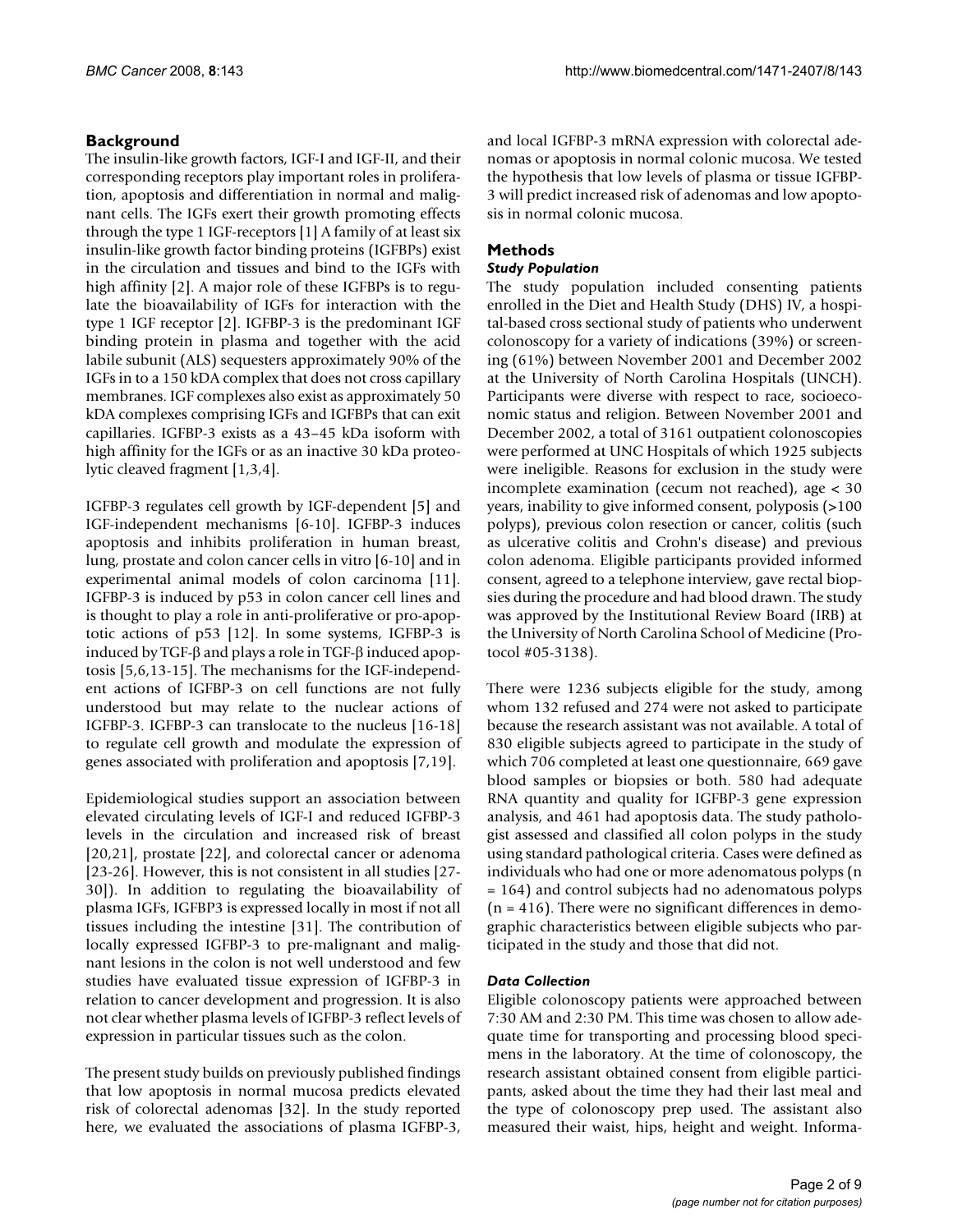tion about lifestyle/diet, demographics, family history, education, medical history, physical activity, and other environmental factors were collected using a pre-coded questionnaire during subsequent telephone interview. Telephone interview was scheduled usually at a time convenient for the subject but no later than 12 weeks after the colonoscopy. Diet was assessed with the NCI quantitative Diet History Questionnaire version 1.0 (NIH Applied Research Program, National Cancer Institute 2002). Participants were asked to recall foods eaten, the frequency at which they were eaten, and serving size. The nutrient information was obtained from the NCI nutrient analysis database and program (NIH Applied Research Program, National Cancer Institute 2002; [33]). Lifestyle and dietary data were available from 678 subjects.

#### *Biological Specimens and Laboratory Assays*

The biopsy collection procedure was similar to previously described methods [32,34]. Briefly, subjects used either a balanced electrolyte polyethylene glycol lavage or a phosphate-containing purge for colonoscopy preparation. At the beginning of the colonoscopy procedure, standard disposable, fenetrated colonoscopy forceps (Wilson-Cook, Winston-Salem, NC) were used to obtain six mucosal biopsies 8–10 cm from the anal verge. Biopsies were taken one-at-a-time from normal appearing mucosa taking care to avoid raised lesions or larger blood vessels. Sample sites were as uniform as possible across patients. Blood samples were obtained from participants at the time of colonoscopy prior to placing an IV line, and usually between 7:30 AM and 2:30 PM. Before transportation to the laboratory, blood specimens were kept at 4°C and were processed immediately on arrival. Plasma was separated from the blood samples and stored in multiple aliquots at -80°C until assayed. Care was taken to avoid repeated freezing and thawing of samples. Based on verbal response about last food intake and supportive evidence of a clean colon, only samples from patients with excellent colonoscopy preparation and confirmed overnight fast were analyzed.

## *RNA Extraction*

Four colon biopsy specimens from each participating subject were flash frozen at and stored at -80°C until extracted. Total RNA was extracted from colon tissue specimens using RNeasy kit (Qiagen, Valencia, CA) following the manufacturer's protocol. Briefly, the tissue was homogenized at 12,000 rpm in guanidine isothiocyanate (GITC) containing buffer (Qiagen, Valencia, CA) using Polytron PT-MR-3100 homogenizer with disposable homogenizer probes to prevent cross sample contamination. The homogenate was centrifuged at 10,000 rpm for 3 minutes. The supernatant was collected and 75% ethanol was added to the sample to provide appropriate binding conditions and then applied to an RNeasy spin column followed by centrifugation at 8000 rpm for 15 seconds. The column was washed three times with buffer and the RNA was eluted in RNAse free sterile water. Total RNA concentrations were quantified using a spectrophotometer at 260 nm. Mean RNA yield was 25.9 μg and was 1.1–62.0 μg. The integrity of the RNA was verified by electrophoresis on ethidium bromide/agarose gels. Only samples with intact 28S and 18S RNA and no evidence of degradation were used in this study. RNA samples were stored in aliquots at -80°C until used for reverse transcription and PCR.

## *Reverse Transcription (RT) and Real Time PCR*

Reverse transcription was performed according to manufacturer's instructions (AMV Reverse Transcriptase, Promega Corporation, Madison, WI). Specifically, 1 μg of total RNA from each human colon biopsy was reverse transcribed in a reaction mixture that contained 0.5 μg Oligo (dT) primer in nuclease-free water (total volume of 11.5 μl), 15 units AMV reverse transcriptase (Promega,) 4 μl of 5× transcription buffer, 2 μl of 10 mM dNTPs, and 1 μl RNasin. The 20 μl reactions were incubated at 42°C for 1 hr followed by addition of 30 μl of nuclease-free water and then heat-inactivated at 90°C for 3 minutes. A sample of each total RNA was also processed through identical reverse transcription reactions but without addition of reverse transcriptase. This reaction was used as a control to ensure that samples were free of contaminating DNA. None of the samples showed evidence of DNA contamination. The cDNA concentrations were determined by spectrophotometry and aliquots were stored at -80°C until used for PCR.

IGFBP-3 abundance was determined by LightCycler-based (Roche Applied Science, Indianapolis IN) real time polymerase chain reaction (PCR). Specific IGFBP-3 forward and reverse primers and two fluorogenic hybridization probes, one labeled with fluorescein and the other with Light-Cycler Red 640 were designed using the Light-Cycler Primer-Probe design software 2.0. IGFBP-3 primers and probes were purchased from Idaho Technologies (Idaho Technologies, Idaho Falls ID). The sequences used to amplify a 195-bp fragment containing spanning exons 2 and exon 3 of IGFBP-3 were as follows: forward 5' AAAT-GCTAGTGAGTCGG 3'; reverse 5'TGTCTATGGGTCTT-GAA 3'; probe 1, 5' GATAATCATCATCAAGAAAGGGCAfluorescein-3'; probe 2, 5'-LC-640 red-CTAAA-GACAGCCAGCGC 3'. The PCR reaction mix consisted of PCR grade water to 20  $\mu$ l, MgCl<sub>2</sub> (4 mM), forward primer (0.5 μM), reverse primer (0.5 μM), LightCycler Fast Start DNA Master Hybprobe mix  $(1\times)$ , probe 1  $(0.2 \mu M)$  and probe 2 (0.4 μM) and 2 μl of cDNA template. Amplification in the LightCycler included an initial denaturation at 95°C for 10 minutes followed by 45 cycles of denaturation at 95°C for 10 seconds, annealing of forward and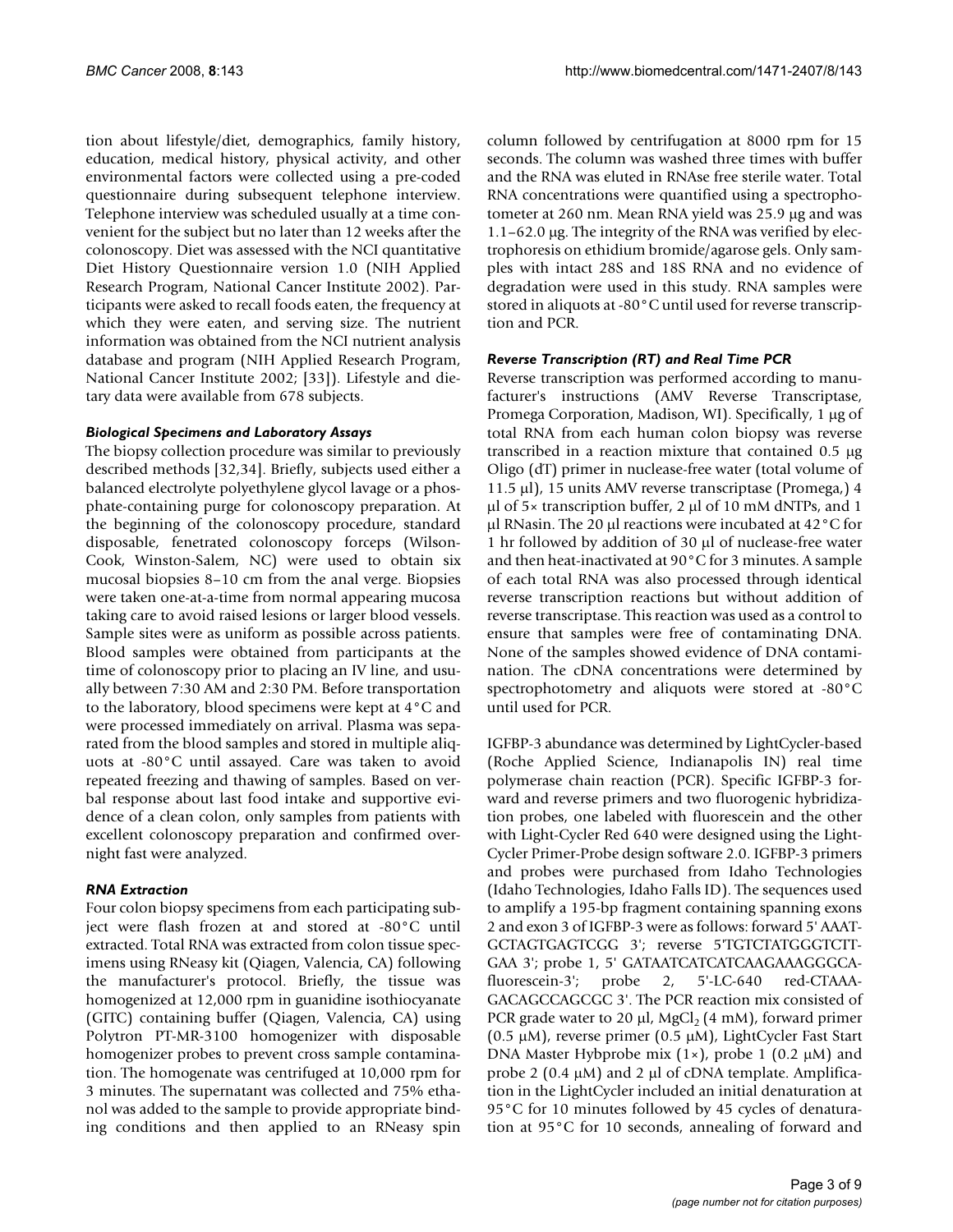reverse primers to target cDNA at 57°C for 10 seconds, and extension at 72°C for 5 seconds. During annealing, the fluorescent probes hybridize with the product bringing the fluorescein and RED 640 probes into proximity. The two fluorescent tags communicate through FRET (fluorescent resonance transfer) leading to Red 640 emission, which is directly proportional to the amount of target at that amplification cycle.

Standards, positive and negative controls (water and nonreverse transcribed sample) were included with PCR amplification runs. Three internal controls were included in each assay run. All reactions were run in triplicate on the LightCycler 32 capillary equipment. Porphobilingen deaminase (PBGD), a low abundance housekeeping gene that is expressed at constant levels in a wide range of tissues was used as reference. The primers and probes for porphobilingen deaminase were purchased commercially (Roche LightCycler hPBGD housekeeping gene set) and the sequences are not available for proprietary reasons (Roche Applied Science). Relative quantification was determined using the LightCycler Relative Quantification software (Roche Applied Science). An external cDNA standard (calibrator) prepared from pooled RNA from control subjects was used for relative quantification in each PCR run. This pooled RNA also served as a constant calibration point between PCR runs. The normalized ratio for IGFBP3 abundance was calculated as the ratio of IGFBP-3/PBGD for each sample divided by the IGFBP-3/ PBGD ratio of the calibrator. The intra and inter coefficient of variation for internal standards used in every assay run were 0.7 and 3.3% for IGFBP-3 and 1.4 and 6.8% for PBGD. No PCR products were detected when the reverse transcriptase step was omitted.

#### *Enzyme Immunoassays*

Plasma IGFBP-3 was measured by enzyme-linked immunosorbent (ELISA) assay using reagents from Diagnostic Systems Laboratory, (Webster, Texas) according to the manufacturer's instructions as previously described [34]. Samples were run in duplicate and the laboratory personnel were blinded to the case or control status of samples. Intra-assay and inter-assay coefficients of variation for IGFBP-3 were 4.7% and 10.2% respectively.

#### *Assays of Apoptosis*

Briefly, two colonic biopsies were fixed in 10% buffered formalin and processed by routine histology. We assessed apoptosis by morphological identification of apoptotic cells on H & E stained sections in biopsies from normal colonic mucosa. Apoptosis was confirmed on a subset of samples by the Terminal deoxynucleotidyl Transferase Biotin-dUTP Nick End Labeling (TUNEL) assay (ApoTag, Intergen, Purchase, NY) as described previously [32,34]. Longitudinal crypt sections, 8–12 per biopsy were selected

and scored using previously described criteria [32,34,35]. Apoptosis was observed in isolated single epithelial cells, distinct from lamina propria immune cells on H & E stained sections. Apoptotic cells were recognized by cell shrinkage, chromatin condensation and formation of apoptotic bodies. Cells were not scored as apoptotic if the nucleus did not meet these criteria. Apoptosis was scored in the tissue sections by an experienced technician who was blinded to the case-control status of the subjects. The same reader scored selected masked slides a second time. The intra-reader variability for morphologic determination of apoptosis was less than 1%. Apoptosis was expressed as the average number of apoptotic bodies per crypt counting at least 16 (and as many as 24) crypts from 2 biopsies per subject.

#### *Statistical Analysis*

For continuous variables, means and standard errors were computed and cases and controls were compared using a t-test. Comparison of continuous and categorical variables between adenoma cases and non-adenoma controls were made using t-tests and Fishers Exact Test respectively. Mean plasma IGFBP-3 or tissue IGFBP-3 mRNA was compared between case and control subjects using t-tests. Correlation of plasma IGFBP-3 and tissue IGFBP-3 was assessed by Spearman's correlation coefficient. The distribution of IGFBP-3 measures among control subjects were used to generate quartile values. The highest quartile of plasma or tissue IGFBP-3 was considered as the reference. Apoptosis was expressed as the average number of apoptotic bodies per crypt as described above. Using the median in controls as cut point, we divided apoptosis measures into low (below the median; quartiles 1 and 2 combined) and high (above the median; quartiles 3 and 4 combined) categories.

Potential confounders considered in the models were race (white/black), sex, smoking status (current/former/ never), family history of colorectal cancer (yes/no), age, waist/hip ratio, body mass index (BMI), NSAID usage (uses per month over the previous five years), physical activity (MET-minutes per day), daily calories, daily alcohol intake (grams per day) daily calcium (grams per day), red meat intake (ounces per day) and fiber (grams per day). Each co-variable was added to a logistic regression model with adenoma case status as the response and the variable of interest (plasma IGFBP-3 or tissue IGFBP-3) as a predictor. A covariable was considered a potential confounder if it changed the parameter estimate by at least 10%. All such variables were entered into a model and a backwards stepwise procedure was performed to determine the final model. Similar analyses were used to examine the association between apoptosis and adenomas. Apoptosis was divided into two groups (lower half and upper half) and was the predictor of interest. Similar pro-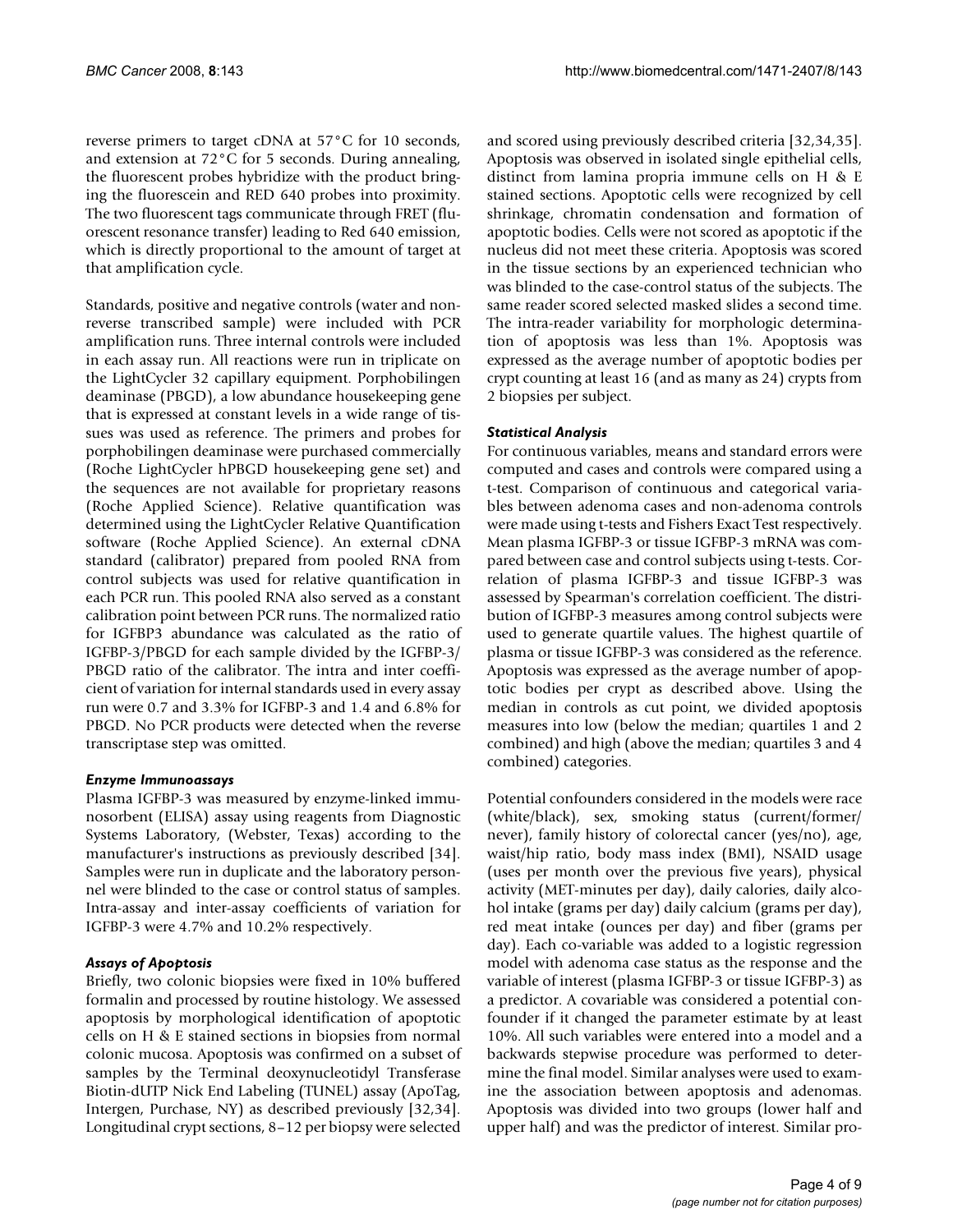cedures were used for analysis of associations between apoptosis and plasma or tissue IGFBP-3, except apoptosis was the response instead of adenoma status and IGFBP-3 variable divided into quartiles was the predictor.

## **Results**

Case subjects differed significantly from controls on sex, waist-hip ratio, body mass index (BMI), alcohol, calcium and red meat intake. There was borderline significant difference between cases and controls on age and sex. Compared to controls, adenoma subjects had significantly lower apoptosis and lower tissue IGFBP-3 mRNA (Table 1). Representative gels showing local IGFBP-3 mRNA expression in colonic biopsies are shown in Figure 1. The mean plasma IGFBP-3 did not differ significantly between cases and controls or by gender or race. We divided plasma or tissue IGFBP-3 values into quartiles based on the distribution in controls and evaluated the association between quartiles of plasma or tissue IGFBP-3 and adenomas. The highest quartile was considered as reference. Table 2 shows the unadjusted and adjusted odds ratios (OR) for the associations of plasma IGFBP-3, tissue IGFBP-3 and adenomas. For plasma IGFBP-3 only waist/ hip ratio and alcohol remained in the final model. Compared to the highest quartile, the lower three quartiles of plasma IGFBP-3 showed no significant association with adenomas ( $P_{trend}$  = 0.88). With the highest quartile as reference, low expression of IGFBP-3 mRNA in normal mucosa showed a positive association with risk of adenomas but the results did not reach statistical significance. We observed weak but significant correlation between plasma IGFBP-3 and tissue IGFBP-3 mRNA (Spearman's

**Table 1: Descriptive Characteristics of Study participants1**

correlation coefficient  $0.12$ ,  $p = 0.007$ ). The results for the association between apoptosis and adenomas are presented in Table 3. There were no confounders so the final model contained only apoptosis score. Compared to subjects having high apoptosis, those with low apoptosis had a significantly increased risk of adenomas (OR 1.9 95% CI 1.2–2.8). Representative images of apoptosis in H&E stained sections are shown in Figure 2.

We also evaluated the association between plasma IGFBP-3 or tissue IGFBP-3 mRNA expression and apoptosis in the normal colonic mucosa (Table 4). We observed no significant association between plasma IGFBP-3 and apoptosis. Local IGFBP-3 mRNA expression was inversely associated with apoptosis. Compared to the highest quartile, those in the lowest quartile of tissue IGFBP-3 were less likely to have low apoptosis (OR = 0.5, 95% CI 0.3, 0.8).

## **Discussion**

We assessed whether plasma or tissue IGFBP-3 would predict the risk of colorectal adenomas or low apoptosis in normal colonic mucosa among adenoma cases and nonadenoma controls. Adenomas are intermediate precursors to colorectal cancer therefore, identification of risk factors for adenomas is desirable in order to understand and reduce the risk of colorectal cancer. In this study we found that low apoptosis predicted the risk of colorectal adenomas thus confirming our previous observations [32] in an independent study population. Low expression of tissue IGFBP-3 mRNA correlated with increased risk of adenomas. Surprisingly, the association of tissue IGFBP-3 and

|                                                     | Case ( $n = 185$ ) | Control ( $n = 484$ ) | p      |
|-----------------------------------------------------|--------------------|-----------------------|--------|
| Age (years, mean, se)                               | 57.3(0.7)          | 55.8(0.5)             | 0.09   |
| $Race - White (%)$                                  | 82                 | 78                    | 0.28   |
| $Sex - Male (%)$                                    | 59                 | 39                    | 0.0001 |
| Waist/Hip Ratio (mean, se)                          | 0.93(0.008)        | 0.89(0.006)           | 0.0001 |
| Body Mass Index (BMI, kg/m <sup>2</sup> (mean, se)) | 28.3(0.4)          | 27.2(0.3)             | 0.04   |
| <b>Smoking Status</b>                               |                    |                       |        |
| Current (%)                                         | 17                 | 10                    | 0.09   |
| Former (%)                                          | 37                 | 38                    |        |
| Never (%)                                           | 46                 | 51                    |        |
| Physical Activity (MET-minutes per day (mean, se))  | 2627 (63)          | 2618(37)              | 0.89   |
| Family History of CRC <sup>2</sup> (% Yes)          | 17                 | $\overline{13}$       | 0.30   |
| Alcohol grams per day (mean, se)                    | 12.9(1.7)          | 8.2(0.7)              | 0.01   |
| Daily Calories (kcal/day (mean, se))                | 1926(61)           | 1866 (34)             | 0.37   |
| Total Calcium g per day (mean, se)                  | 896 (37)           | 1039(25)              | 0.003  |
| Red Meat oz per day (mean, se)                      | 1.78(0.11)         | 1.45(0.06)            | 0.01   |
| Fiber g per day (mean, se)                          | 20.2(0.7)          | 20.5(0.4)             | 0.75   |
| Apoptosis (mean cells/crypt, se)                    | 3.32(0.10)         | 3.76(0.06)            | 0.0001 |
| Tissue IGFBP-3 (mean, se)                           | 1.13(0.05)         | 1.28(0.05)            | 0.03   |
| Plasma IGFBP-3 (ng/ml; mean, se)                    | 2012(68)           | 2001 (43)             | 0.89   |

1. Table includes participants that had tissue IGFBP-3 or plasma IGFBP-3 or both

2. Colorectal cancer (CRC)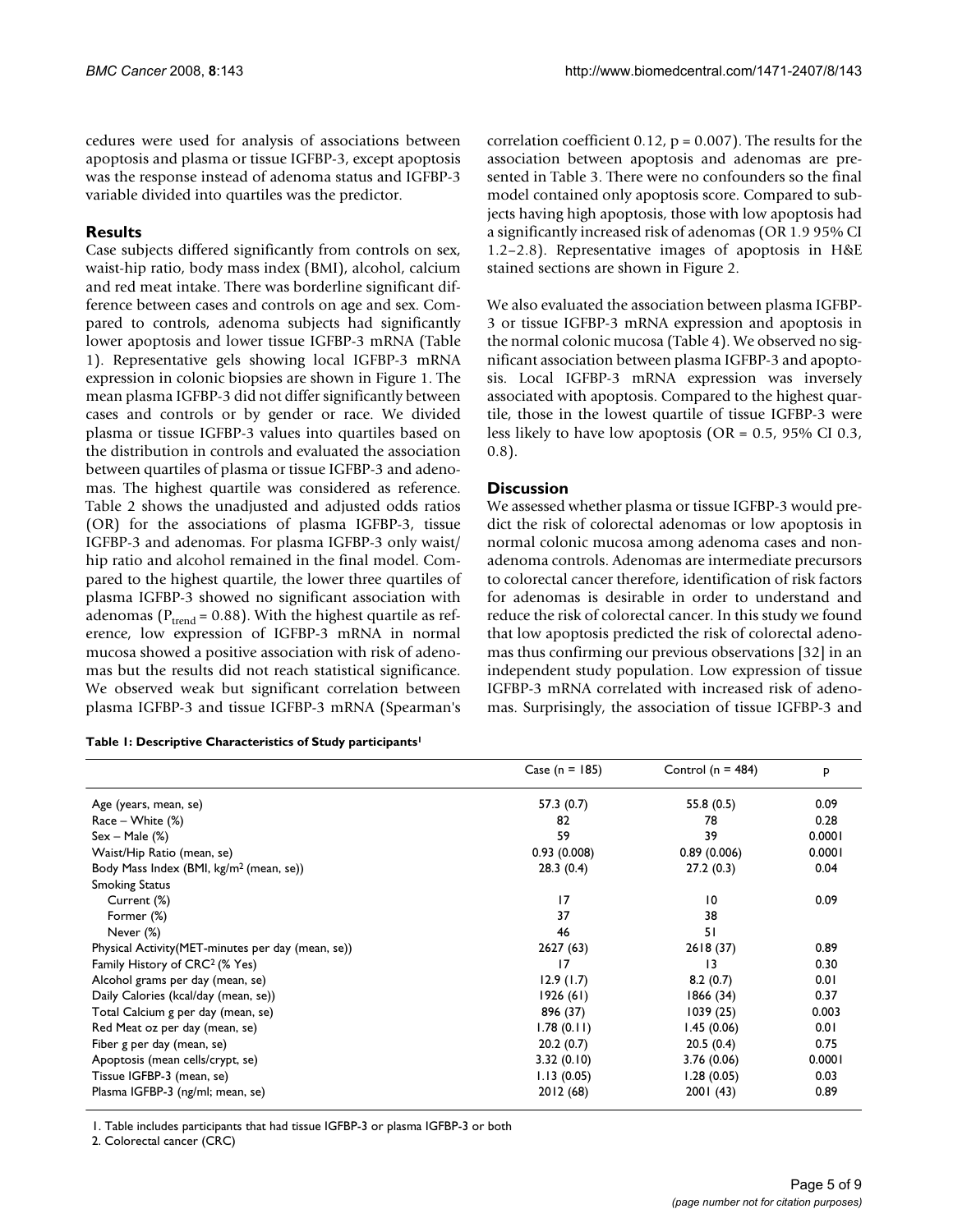| Plasma IGFBP-3          | Cases/Controls (n) | Unadjusted <sup>1</sup> OR (95% CI) | Adjusted <sup>1,2</sup> OR (95% CI) | P |
|-------------------------|--------------------|-------------------------------------|-------------------------------------|---|
| Ouartile <sup>4</sup> 4 | 44/110             | 1.0 (Reference)                     | 1.0 (Reference)                     |   |
| Ouartile 3              | 44/109             | 1.0(0.6, 1.7)                       | 0.9(0.5, 1.7)                       |   |
| Quartile 2              | 37/109             | 0.9(0.5, 1.5)                       | 0.9(0.5, 1.7)                       |   |
| Ouartile I              | 47/109             | $1.1$ (0.7, 1.8)                    | 1.0(0.5, 1.9)                       |   |
| P for linear trend      |                    | 0.99                                | 0.88                                |   |
| Tissue IGFBP-3          | Cases/Controls (n) | Unadjusted <sup>1</sup> OR (95% CI) | Adjusted <sup>1,3</sup> OR (95% CI) |   |
| Ouartile 4              | 30/105             | 1.0 (Reference)                     | 1.0 (Reference)                     |   |
| Ouartile 3              | 44/105             | 1.5(0.9, 2.5)                       | 1.5(0.8, 2.8)                       |   |
| Quartile 2              | 43/103             | 1.5(0.9, 2.5)                       | 1.7(0.9, 3.1)                       |   |
| Ouartile I              | 47/103             | 1.6(0.9, 2.7)                       | 1.8(0.9, 3.3)                       |   |
| P for linear trend      |                    | 0.07                                | 0.06                                |   |

**Table 2: Association between plasma IGFBP-3 or colonic tissue IGFBP-3 and colorectal adenomas**

<sup>1</sup> Odds ratio (OR) and 95% confidence interval (CI); odds of having colorectal adenomas.

2 Adjusted for waist/hip ratio and alcohol intake for Plasma IGFBP-3.

<sup>3</sup> Adjusted for sex and total calcium for Tissue IGFBP-3.

4 Quartile cut points based on distribution of IGFBP-3 levels among control subject. The highest quartile is considered as reference.

apoptosis was not as expected. Low tissue IGFBP-3 was significantly associated with reduced risk of low apoptosis  $(p = 0.04)$ . There was no association between plasma IGFBP-3 and adenoma risk or apoptosis. Together these data suggest that low levels of tissue IGFBP-3 may increase adenoma risk but is not likely to mediate the association between low apoptosis and increased risk of adenomas. Surprisingly, we did observe significant positive correlation between plasma IGFBP-3 and tissue IGFBP-3 mRNA expression. However, this correlation was weak ( $r = 0.12$ ) suggesting that colonic tissue IGFBP-3 levels may have only small a contribution to plasma IGFBP-3 given that other tissue sources also influence plasma IGFBP-3 levels. The differential association of tissue IGFBP-3 versus plasma IGFBP-3 with adenoma risk suggests that local IGFBP-3 may better correlate with the functional effects in colonic tissue compared with systemic levels.

Members of the IGF-axis play important roles in regulation of cell growth and apoptosis. Plasma IGF-I is recognized to have a positive association with colorectal cancer. Plasma and tissue IGFBPs modulate the bioavailability of

**Table 3: Association between colorectal adenoma and apoptosis.**

| Apoptosis          | Cases/Controls | OR (95% CI) <sup>1</sup> |       |
|--------------------|----------------|--------------------------|-------|
| High $(Q3 & Q4)^2$ | 48/163         | 1.0 (Reference)          | --    |
| Low $(QI & Q2)$    | 89/161         | 1.9(1.2, 2.8)            | 0.003 |

1 Odds ratio (OR) and 95% confidence intervals (CI); odds of having colorectal adenomas No confounders were identified so final model contained only apoptosis score.

 $2Q$  = quartile; Using the median in controls, apoptosis was divided into low (below the median; quartiles 1 and 2 combined) and high (above the median; quartiles 3 and 4 combined) categories.

IGF-I and IGF-II and possess anti-proliferative and proapoptotic properties. Thus it is essential to understand the role of both plasma and locally expressed IGF-binding proteins in the development of neoplasia. IGF-binding protein-3 (IGFBP-3) is major IGF binding protein and is thought to exert a protective effect through modulation of IGF-I bioactivity as well as through IGF-I independent effects on cell proliferation and apoptosis [36]. The role of local IGFBP-3 in colorectal carcinogenesis is not fully known. Very few human studies, have investigated tissue IGFBP-3 in the human colon and to our knowledge none have assessed the relationship between tissue IGFBP-3 mRNA, adenomas and apoptosis. Our findings that reduced expression of tissue IGFBP-3 mRNA in the normal colon is associated with increased risk of colorectal adenomas are compatible with evidence in experimental animal models indicating that elevated tissue IGFBP-3 protects against colon carcinogenesis [11]. Other studies have shown that elevated IGFBP-3 expression is associated



#### Figure 1

**RT-PCR demonstrates human 195-nucleotide (nt) IGFBP-3 products using cDNA transcribed from human colonic biopsy RNA.** cDNA samples were prepared as described in Methods. GAPDH control (358 nt) is shown below for human samples. Controls at left are PCR products using IGFBP-3 standard (+ Control) and 'no reverse transcriptase (RT)' (-Control) cDNAs.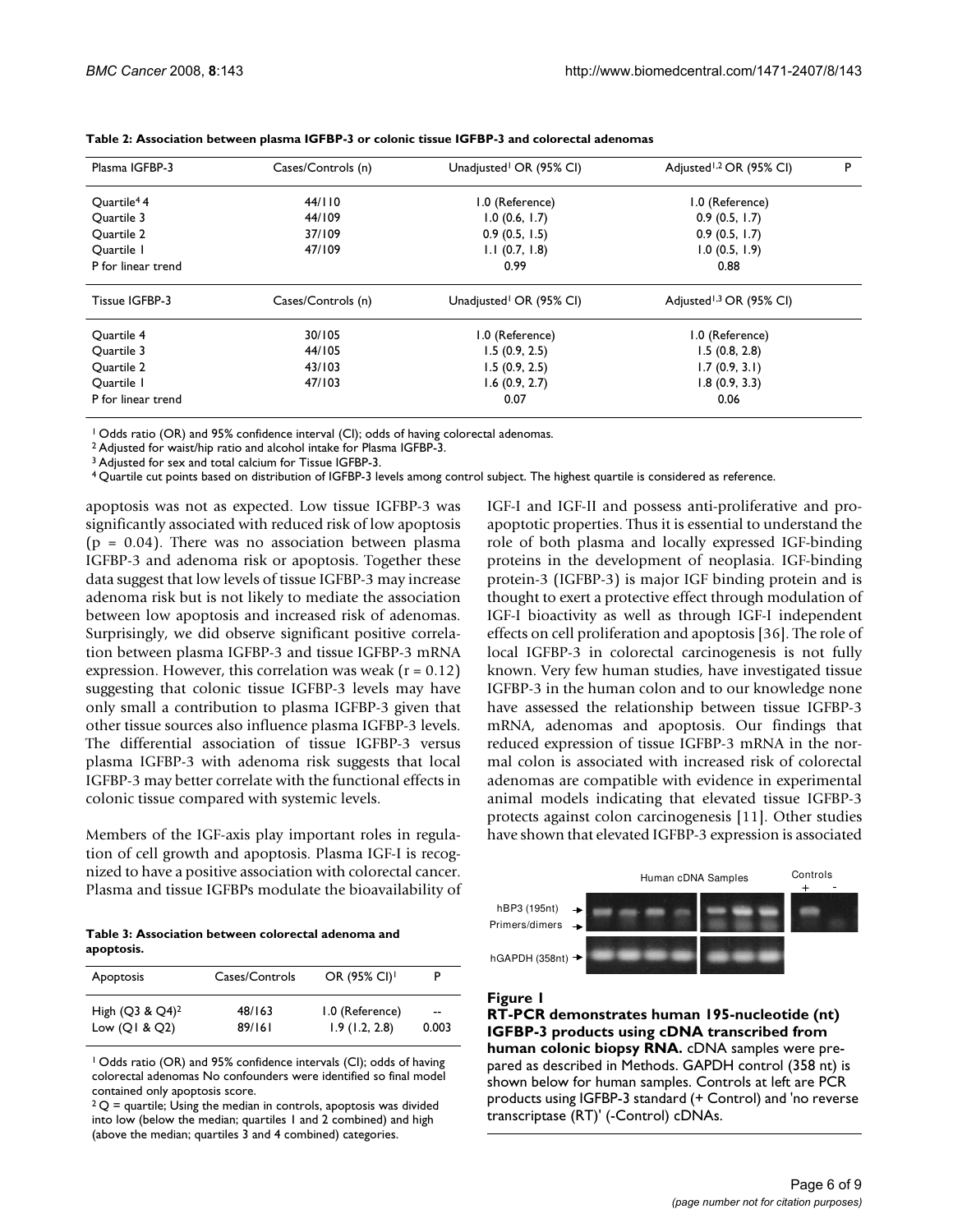

A B

**Figure 2 Apoptosis in H&E stained sections of normal colonic epithelial cells.** (A) 20×, (B) 40×. Arrows indicate apoptotic cells.

with reduced risk of gastric cancer [3] and prostate cancer [37]. A recent study compared IGFBP-3 mRNA levels and protein localization in grossly normal versus nearby malignant colonic tissue from the same cancer patient [38]. They found that IGFBP-3 mRNA and protein were equivalent in normal epithelium and underlying stroma. In cancer tissue, however, IGFBP-3 mRNA was elevated and this reflected increased expression in the stroma but diminished or absent expression in malignant epithelium [15,38]. However, to our knowledge, no studies have previously evaluated tissue IGFBP-3 mRNA in normal colonic mucosa in relation to adenoma risk. Dietary factors including sodium butyrate [38] and retinoic acid [39] induced IGFBP-3 in gut epithelial cells as well as protect against neoplasia. Multiple mechanisms may control IGFBP-3 actions. For instance, factors such as P53, TGFβ and CDX2 interact with IGFBP-3 to mediate its actions [40-42]. TGFβ induces IGFBP-3 [5,41] and may mediate the effects of IGFBP-3 in the colon [43]. A recent study reported CDX2 as a transcriptional repressor of IGFBP-3, [40] accordingly, it is possible that CDX2 and other factors interact with IGFBP-3 in the colon to promote adenoma development. Our findings indicate that it will be of interest to test if IGFBP-3 levels correlate with dietary factors such as retinoic acid or other local factors such as TGFβ and CDX2.

Observations in experimental animal models and cell lines indicate that IGFBP-3 is pro-apoptotic [6,11,44]. Modulators of apoptosis such as p53, TGFβ, and retinoic acid are associated with increased levels of IGFBP-3 [5,7,13,14]. However, the exact mechanisms underlying the actions of IGFBP-3 are not fully known. Surprisingly, we observed that low expression of IGFBP-3 mRNA in normal colon was associated with high apoptosis. Our findings are intriguing. The interactions of IGFBP-3 with other factors coupled with the complex nature of the IGFaxis may explain our findings. A recent study found that in vitro, IGFBP-3 enhanced TRAIL induced apoptosis in cancer cells but did not have a similar effect on non cancer cells [42]. Therefore, our observations may not be too surprising. Accumulating evidence from other studies suggest that IGFBP-3 alone has weak pro-apoptotic effects but potentiates the pro-apoptotic effects of other factors [38]. In mammary epithelial cells, the pro-apoptotic effects of

**Table 4: Odds ratio and 95% CI for the association between plasma IGFBP-3 or colonic tissue IGFBP-3 and apoptosis**

|                        | Apoptosis <sup>1</sup>    |                                     |      |                                     |       |
|------------------------|---------------------------|-------------------------------------|------|-------------------------------------|-------|
| Plasma IGFBP-3         | Lower Half/Upper Half (n) | Unadjusted OR (95% CI) <sup>2</sup> | P    | Adjusted OR (95% CI) <sup>2,3</sup> | P     |
| Ouartile 4             | 59/44                     | 1.0 (Reference)                     |      | 1.0 (Reference)                     | --    |
| Quartile 3             | 57/44                     | 1.0(0.6, 0.7)                       | 0.90 | 1.0(0.6, 0.7)                       | 0.90  |
| Quartile 2             | 58/45                     | 1.0(0.6, 0.7)                       | 0.89 | 1.0(0.6, 0.7)                       | 0.89  |
| Ouartile 1             | 58/50                     | 0.9(0.5, 1.5)                       | 0.60 | 0.9(0.5, 1.5)                       | 0.60  |
| P for linear trend     |                           |                                     | 0.70 |                                     | 0.70  |
| Colonic tissue IGFBP-3 | Lower Half/Upper Half (n) | Unadjusted OR (95% CI) <sup>2</sup> | P    | Adjusted OR (95% CI) <sup>2,4</sup> | P     |
| Ouartile 4             | 63/43                     | 1.0 (Reference)                     |      | 1.0 (Reference)                     | --    |
| Quartile 3             | 62/51                     | 0.8(0.5, 1.4)                       | 0.50 | 0.6(0.3, 1.1)                       | 0.12  |
| Ouartile 2             | 64/43                     | $1.0$ (0.6, 1.8)                    | 0.96 | 0.8(0.5, 1.5)                       | 0.57  |
| Quartile 1             | 51/70                     | 0.5(0.3, 0.8)                       | 0.01 | 0.5(0.3, 0.8)                       | 0.009 |
| P for linear trend     |                           |                                     | 0.10 |                                     | 0.04  |

<sup>1</sup> Number of subjects in each quartile that fall in the lower half or upper of apoptosis

<sup>2</sup> Odds ratio (OR) and 95% confidence interval (CI), odds of being in the lower 50<sup>th</sup> percentile of apoptosis.

3 No potential confounders remained in the final model for Plasma IGFBP-3.

4 Adjusted for red meat for Tissue IGFBP-3.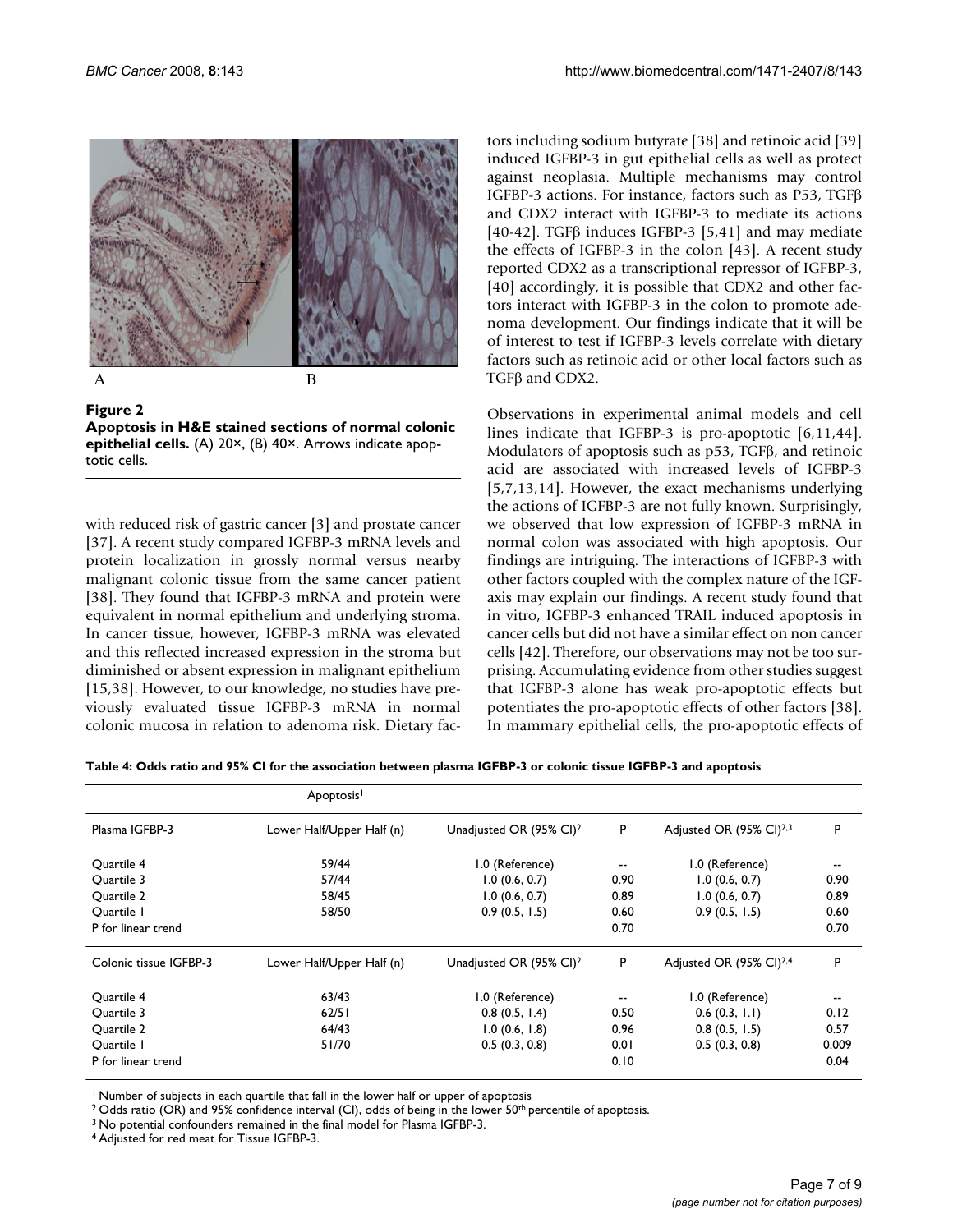IGFBP-3 was limited to cancer cells [45]. Our observed association between high tissue IGFBP-3 mRNA and reduced risk of adenomas may therefore reflect different or indirect effects of IGFBP-3 on apoptosis. The precise relationship between tissue IGFBP-3 and apoptosis in the normal human colon appears to be complex. Additional studies are needed to confirm our findings.

Several studies suggest an inverse association between plasma IGFBP-3 and risk of cancer in a number of organs [1,3,20,46,47]. However, this has not been consistently observed by all studies [29]. In some studies, elevated plasma IGF-I was associated with increased risk of colorectal adenomas while inverse associations were reported for plasma IGFBP-3 [25,48]. Teramukai et al. 2002 [49] also found a modest inverse association between colorectal adenomas and high plasma levels of IGFBP-3. We observed no significant association between plasma IGFBP-3 and adenomas or plasma IGFBP-3 and apoptosis in this patient population. Our study highlights the importance of considering plasma as well as tissue IGFBP-3 in the early stages of colon tumor development, consistent with recent reports on tissue IGFBP-3 in colon cancer [38].

## **Conclusion**

In summary, we found that tissue IGFBP-3 but not plasma IGFBP-3 was associated with modestly elevated risk of colorectal adenomas. Our findings suggest that low local IGFBP-3 expression may increase adenoma risk but is not likely to mediate the relationship between adenomas and apoptosis.

## **Abbreviations**

IGFBP-3: Insulin-like growth factor Binding protein-3; IGF-I: Insulin-like growth factor; IGFBPs: Insulin-like binding proteins; CRC: colorectal cancer; ALS: Acid labile subunit.

## **Competing interests**

The authors declare that they have no competing interests.

## **Authors' contributions**

TOK contributed to study conception, design, and drafted the manuscript; RSS and PKL were responsible for study conception, design, and revision of manuscript draft for intellectual content; JGS assisted with study coordination, RT-PCR assay optimization, data interpretation and manuscript preparation; JTW performed pathological assessment of colonic specimens to determine case-control status of patients and contributed to manuscript preparation; MP assisted with apoptosis evaluation, RT-PCR and manuscript preparation, OO and MMcD performed RNA extractions, and contributed to data acquisition and manuscript preparation; JG assisted with data management,

statistical analysis and drafting the manuscript. All authors read and approved the final manuscript

#### **Acknowledgements**

This research was supported by grants in part from the National Institutes of Health K01 CA93654, R01 CA44684, P30 DK34987, and T35DK007386.

We thank Terri Goode and Barbara Grant Schliebe for their assistance with identification and enrollment of eligible participants.

#### **References**

- 1. Grimberg A, Cohen P: **[Role of insulin-like growth factors and](http://www.ncbi.nlm.nih.gov/entrez/query.fcgi?cmd=Retrieve&db=PubMed&dopt=Abstract&list_uids=10699960) [their binding proteins in growth control and carcinogenesis.](http://www.ncbi.nlm.nih.gov/entrez/query.fcgi?cmd=Retrieve&db=PubMed&dopt=Abstract&list_uids=10699960)** *J Cell Physiol* 2000, **183(1):**1-9.
- 2. Firth SM, Baxter RC: **[Cellular actions of the insulin-like growth](http://www.ncbi.nlm.nih.gov/entrez/query.fcgi?cmd=Retrieve&db=PubMed&dopt=Abstract&list_uids=12466191) [factor binding proteins.](http://www.ncbi.nlm.nih.gov/entrez/query.fcgi?cmd=Retrieve&db=PubMed&dopt=Abstract&list_uids=12466191)** *Endocr Rev* 2002, **23(6):**824-854.
- 3. Zhang ZW, Newcomb PV, Moorghen M, Gupta J, Feakins R, Savage P, Hollowood A, Alderson D, Holly JM: **[Insulin-like growth factor](http://www.ncbi.nlm.nih.gov/entrez/query.fcgi?cmd=Retrieve&db=PubMed&dopt=Abstract&list_uids=15017134) [binding protein-3: relationship to the development of gastric](http://www.ncbi.nlm.nih.gov/entrez/query.fcgi?cmd=Retrieve&db=PubMed&dopt=Abstract&list_uids=15017134) pre-malignancy and gastric adenocarcinoma (United King[dom\).](http://www.ncbi.nlm.nih.gov/entrez/query.fcgi?cmd=Retrieve&db=PubMed&dopt=Abstract&list_uids=15017134)** *Cancer Causes Control* 2004, **15(2):**211-218.
- 4. Kirman I, Whelan RL, Jain S, Nielsen SE, Seidelin JB, Nielsen OH: **[Insulin-like growth factor binding protein 3 in inflammatory](http://www.ncbi.nlm.nih.gov/entrez/query.fcgi?cmd=Retrieve&db=PubMed&dopt=Abstract&list_uids=15844718) [bowel disease.](http://www.ncbi.nlm.nih.gov/entrez/query.fcgi?cmd=Retrieve&db=PubMed&dopt=Abstract&list_uids=15844718)** *Dig Dis Sci* 2005, **50(4):**780-784.
- 5. Rajah R, Valentinis B, Cohen P: **[Insulin-like growth factor \(IGF\)](http://www.ncbi.nlm.nih.gov/entrez/query.fcgi?cmd=Retrieve&db=PubMed&dopt=Abstract&list_uids=9115291) [binding protein-3 induces apoptosis and mediates the effects](http://www.ncbi.nlm.nih.gov/entrez/query.fcgi?cmd=Retrieve&db=PubMed&dopt=Abstract&list_uids=9115291) of transforming growth factor-beta1 on programmed cell [death through a p53- and IGF-independent mechanism.](http://www.ncbi.nlm.nih.gov/entrez/query.fcgi?cmd=Retrieve&db=PubMed&dopt=Abstract&list_uids=9115291)** *The Journal of biological chemistry* 1997, **272(18):**12181-12188.
- 6. Williams AC, Collard TJ, Perks CM, Newcomb P, Moorghen M, Holly JM, Paraskeva C: **[Increased p53-dependent apoptosis by the](http://www.ncbi.nlm.nih.gov/entrez/query.fcgi?cmd=Retrieve&db=PubMed&dopt=Abstract&list_uids=10646845) [insulin-like growth factor binding protein IGFBP-3 in human](http://www.ncbi.nlm.nih.gov/entrez/query.fcgi?cmd=Retrieve&db=PubMed&dopt=Abstract&list_uids=10646845) [colonic adenoma-derived cells.](http://www.ncbi.nlm.nih.gov/entrez/query.fcgi?cmd=Retrieve&db=PubMed&dopt=Abstract&list_uids=10646845)** *Cancer Res* 2000, **60(1):**22-27.
- 7. Lee KW, Cohen P: **[Nuclear effects: unexpected intracellular](http://www.ncbi.nlm.nih.gov/entrez/query.fcgi?cmd=Retrieve&db=PubMed&dopt=Abstract&list_uids=12379488) [actions of insulin-like growth factor binding protein-3.](http://www.ncbi.nlm.nih.gov/entrez/query.fcgi?cmd=Retrieve&db=PubMed&dopt=Abstract&list_uids=12379488)** *J Endocrinol* 2002, **175(1):**33-40.
- 8. Kirman I, Cekic V, Poltaratskaia N, Asi Z, Bessler M, Huang EH, Forde KA, Whelan RL: **[Plasma from patients undergoing major open](http://www.ncbi.nlm.nih.gov/entrez/query.fcgi?cmd=Retrieve&db=PubMed&dopt=Abstract&list_uids=12219010) [surgery stimulates in vitro tumor growth: Lower insulin-like](http://www.ncbi.nlm.nih.gov/entrez/query.fcgi?cmd=Retrieve&db=PubMed&dopt=Abstract&list_uids=12219010) growth factor binding protein 3 levels may, in part, account [for this change.](http://www.ncbi.nlm.nih.gov/entrez/query.fcgi?cmd=Retrieve&db=PubMed&dopt=Abstract&list_uids=12219010)** *Surgery* 2002, **132(2):**186-192.
- 9. Hong J, Zhang G, Dong F, Rechler MM: **[Insulin-like growth factor](http://www.ncbi.nlm.nih.gov/entrez/query.fcgi?cmd=Retrieve&db=PubMed&dopt=Abstract&list_uids=11784719) [\(IGF\)-binding protein-3 mutants that do not bind IGF-I or](http://www.ncbi.nlm.nih.gov/entrez/query.fcgi?cmd=Retrieve&db=PubMed&dopt=Abstract&list_uids=11784719) IGF-II stimulate apoptosis in human prostate cancer cells.** *The Journal of biological chemistry* 2002, **277(12):**10489-10497.
- 10. Gill ZP, Perks CM, Newcomb PV, Holly JM: **[Insulin-like growth fac](http://www.ncbi.nlm.nih.gov/entrez/query.fcgi?cmd=Retrieve&db=PubMed&dopt=Abstract&list_uids=9325280)[tor-binding protein \(IGFBP-3\) predisposes breast cancer](http://www.ncbi.nlm.nih.gov/entrez/query.fcgi?cmd=Retrieve&db=PubMed&dopt=Abstract&list_uids=9325280) cells to programmed cell death in a non-IGF-dependent [manner.](http://www.ncbi.nlm.nih.gov/entrez/query.fcgi?cmd=Retrieve&db=PubMed&dopt=Abstract&list_uids=9325280)** *The Journal of biological chemistry* 1997, **272(41):**25602-25607.
- 11. Kirman I, Poltoratskaia N, Sylla P, Whelan RL: **[Insulin-like growth](http://www.ncbi.nlm.nih.gov/entrez/query.fcgi?cmd=Retrieve&db=PubMed&dopt=Abstract&list_uids=15300181) [factor-binding protein 3 inhibits growth of experimental](http://www.ncbi.nlm.nih.gov/entrez/query.fcgi?cmd=Retrieve&db=PubMed&dopt=Abstract&list_uids=15300181) [colocarcinoma.](http://www.ncbi.nlm.nih.gov/entrez/query.fcgi?cmd=Retrieve&db=PubMed&dopt=Abstract&list_uids=15300181)** *Surgery* 2004, **136(2):**205-209.
- 12. Buckbinder L, Talbott R, Velasco-Miguel S, Takenaka I, Faha B, Seizinger BR, Kley N: **[Induction of the growth inhibitor IGF-binding](http://www.ncbi.nlm.nih.gov/entrez/query.fcgi?cmd=Retrieve&db=PubMed&dopt=Abstract&list_uids=7566179) [protein 3 by p53.](http://www.ncbi.nlm.nih.gov/entrez/query.fcgi?cmd=Retrieve&db=PubMed&dopt=Abstract&list_uids=7566179)** *Nature* 1995, **377(6550):**646-649.
- 13. Hollowood AD, Lai T, Perks CM, Newcomb PV, Alderson D, Holly JM: **IGFBP-3 prolongs the p53 response and enhances apoptosis following UV irradiation.** *International journal of cancer* 2000, **88(3):**336-341.
- 14. Hanafusa T, Shinji T, Shiraha H, Nouso K, Iwasaki Y, Yumoto E, Ono T, Koide N: **[Functional promoter upstream p53 regulatory](http://www.ncbi.nlm.nih.gov/entrez/query.fcgi?cmd=Retrieve&db=PubMed&dopt=Abstract&list_uids=15661074) [sequence of IGFBP3 that is silenced by tumor specific meth](http://www.ncbi.nlm.nih.gov/entrez/query.fcgi?cmd=Retrieve&db=PubMed&dopt=Abstract&list_uids=15661074)[ylation.](http://www.ncbi.nlm.nih.gov/entrez/query.fcgi?cmd=Retrieve&db=PubMed&dopt=Abstract&list_uids=15661074)** *BMC Cancer* 2005, **5(1):**9.
- 15. Collard TJ, Guy M, Butt AJ, Perks CM, Holly JM, Paraskeva C, Williams AC: **[Transcriptional upregulation of the insulin-like](http://www.ncbi.nlm.nih.gov/entrez/query.fcgi?cmd=Retrieve&db=PubMed&dopt=Abstract&list_uids=12663497) [growth factor binding protein IGFBP-3 by sodium butyrate](http://www.ncbi.nlm.nih.gov/entrez/query.fcgi?cmd=Retrieve&db=PubMed&dopt=Abstract&list_uids=12663497)** increases IGF-independent apoptosis in human colonic ade-<br>noma-derived epithelial cells. *Carcinogenesis* 2003, **[noma-derived epithelial cells.](http://www.ncbi.nlm.nih.gov/entrez/query.fcgi?cmd=Retrieve&db=PubMed&dopt=Abstract&list_uids=12663497)** *Carcinogenesis* 2003, **24(3):**393-401.
- 16. Schedlich LJ, O'Han MK, Leong GM, Baxter RC: **[Insulin-like growth](http://www.ncbi.nlm.nih.gov/entrez/query.fcgi?cmd=Retrieve&db=PubMed&dopt=Abstract&list_uids=14715249) [factor binding protein-3 prevents retinoid receptor het](http://www.ncbi.nlm.nih.gov/entrez/query.fcgi?cmd=Retrieve&db=PubMed&dopt=Abstract&list_uids=14715249)[erodimerization: implications for retinoic acid-sensitivity in](http://www.ncbi.nlm.nih.gov/entrez/query.fcgi?cmd=Retrieve&db=PubMed&dopt=Abstract&list_uids=14715249)**